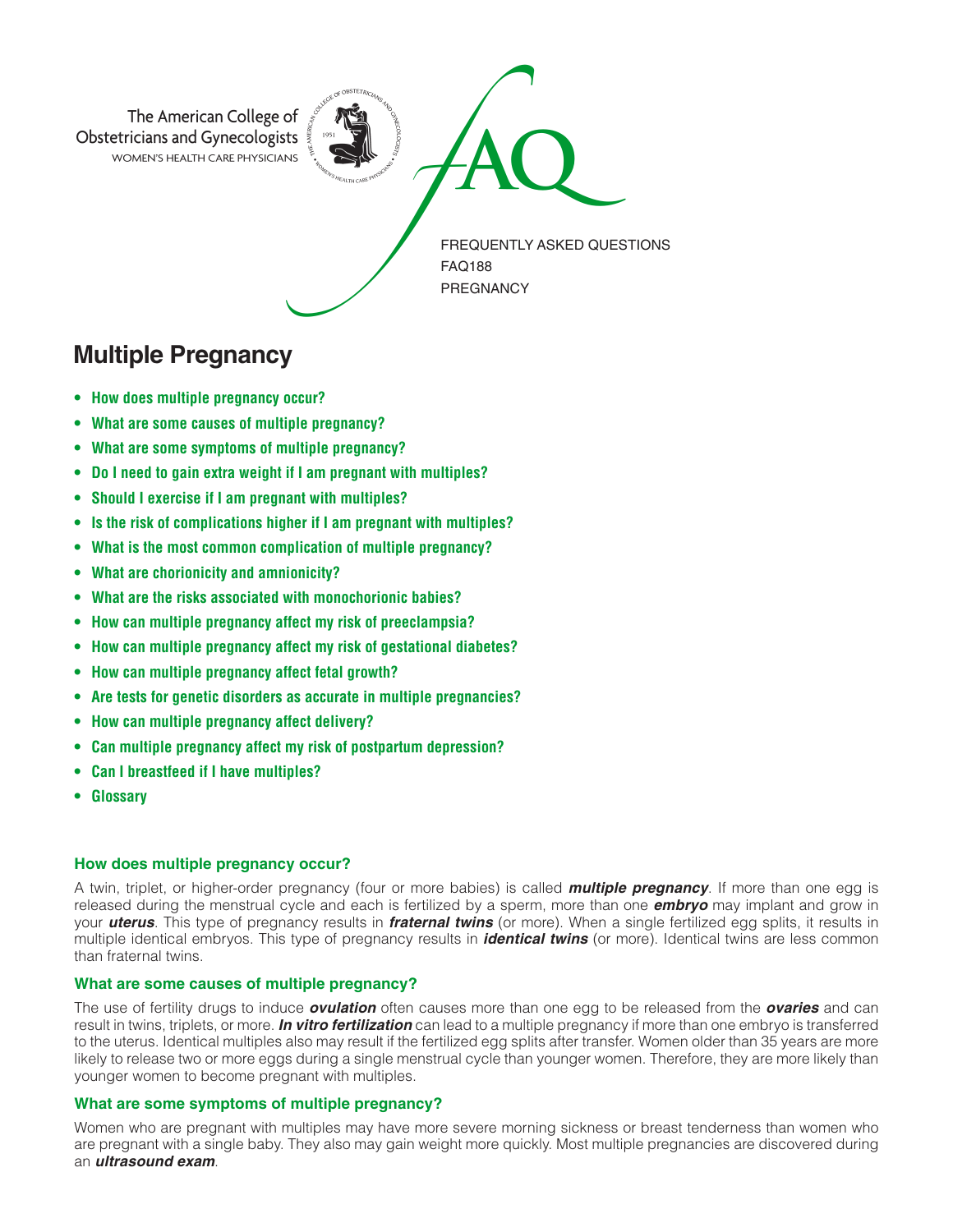# **Do I need to gain extra weight if I am pregnant with multiples?**

It generally is recommended that women who are pregnant with multiples gain more weight than women who are pregnant with one baby. An extra 300 calories a day is needed for each *fetus*. For instance, if you are pregnant with twins, you need an extra 600 calories a day. For triplets and higher-order pregnancies, weight gain should be individualized.

# **Should I exercise if I am pregnant with multiples?**

Staying active during multiple pregnancy is important for your health, but you may need to avoid strenuous exercise. Try low-impact exercise, such as swimming, prenatal yoga, and walking. You should aim for 30 minutes of exercise a day. If problems arise during your pregnancy, it may be recommended that you avoid exercise.

### **Is the risk of complications higher if I am pregnant with multiples?**

The risk of certain complications is higher if you are pregnant with multiples. You most likely will have more frequent prenatal care visits with your obstetrician. Starting in your second trimester, you may have ultrasound exams every 4–6 weeks. If a problem is suspected, you may have special tests, such as a *nonstress test* or *biophysical profile*, and more frequent ultrasound exams.

### **What is the most common complication of multiple pregnancy?**

The most common complication of multiple pregnancy is *preterm* birth. More than one half of all twins are born preterm. Higher-order multiples are almost always born preterm. Babies born before 37 weeks of pregnancy may have an increased risk of short-term and long-term health problems, including problems with breathing, eating, and staying warm. Other problems, such as learning and behavioral disabilities, may appear later in childhood or even in adulthood. Very preterm babies (those who are born before 32 weeks of pregnancy) can die or have severe health problems, even with the best of care.

Preterm multiples also have a greater risk than single preterm babies of the same *gestational age* for serious complications that can lead to *cerebral palsy*. Children born with problems related to being preterm may need lifelong medical care.

#### **What are chorionicity and amnionicity?**

Early in a multiple pregnancy, an ultrasound exam is done to find out whether each baby has its own *chorion* (*chorionicity*) and *amniotic sac* (*amnionicity*). There are three types of twins:

- 1. Dichorionic–diamniotic—Twins who have their own chorions and amniotic sacs. They typically do not share a *placenta* and can be fraternal or identical.
- 2. Monochorionic–diamniotic—Twins who share a chorion but have separate amniotic sacs. They share a placenta and are identical.
- 3. Monochorionic–monoamniotic—Twins who share one chorion and one amniotic sac. They share a placenta and are identical.

# **What are the risks associated with monochorionic babies?**

Monochorionic babies have a higher risk of complications than those with separate placentas. One problem that can occur in monochorionic–diamniotic babies is *twin–twin transfusion syndrome (TTTS)*. In TTTS, the blood flow between the twins becomes unbalanced. One twin donates blood to the other twin. The donor twin has too little blood, and the recipient twin has too much blood. The earlier TTTS occurs in the pregnancy, the more serious the outcomes for one or both babies.

Although monochorionic–monoamniotic babies are rare, this type of pregnancy is very risky. The most common problem is an *umbilical cord* complication. Women with this type of pregnancy are monitored more frequently and are likely to have their babies by *cesarean delivery*.

#### **How can multiple pregnancy affect my risk of preeclampsia?**

**Preeclampsia** is a blood pressure disorder that usually starts after 20 weeks of pregnancy or after childbirth. It occurs more often in multiple pregnancies than in singleton pregnancies. It also tends to occur earlier and is more severe in multiple pregnancies. Preeclampsia can damage many organs in your body, most commonly your kidneys, liver, brain, and eyes. Preeclampsia that worsens and causes seizures is called *eclampsia*. When preeclampsia occurs during pregnancy, the babies may need to be delivered right away, even if they are not fully grown.

#### **How can multiple pregnancy affect my risk of gestational diabetes?**

Women carrying multiples have a high risk of *gestational diabetes*. This condition can increase the risk of preeclampsia and of developing diabetes later in life. The newborns may have breathing problems or low blood sugar levels. Diet, exercise, and sometimes medication can reduce the risk of these complications.

#### **How can multiple pregnancy affect fetal growth?**

Multiples are more likely to have growth problems than single babies. Multiples are called *discordant* if one fetus is much smaller than the others. Discordant growth is common with multiples. It does not always signal a problem. Sometimes, though, a fetus's restricted growth may be caused by an infection, TTTS, or a problem with the placenta or umbilical cord. If growth restriction is suspected in one or both babies, frequent ultrasound exams may be done to track how the babies are growing.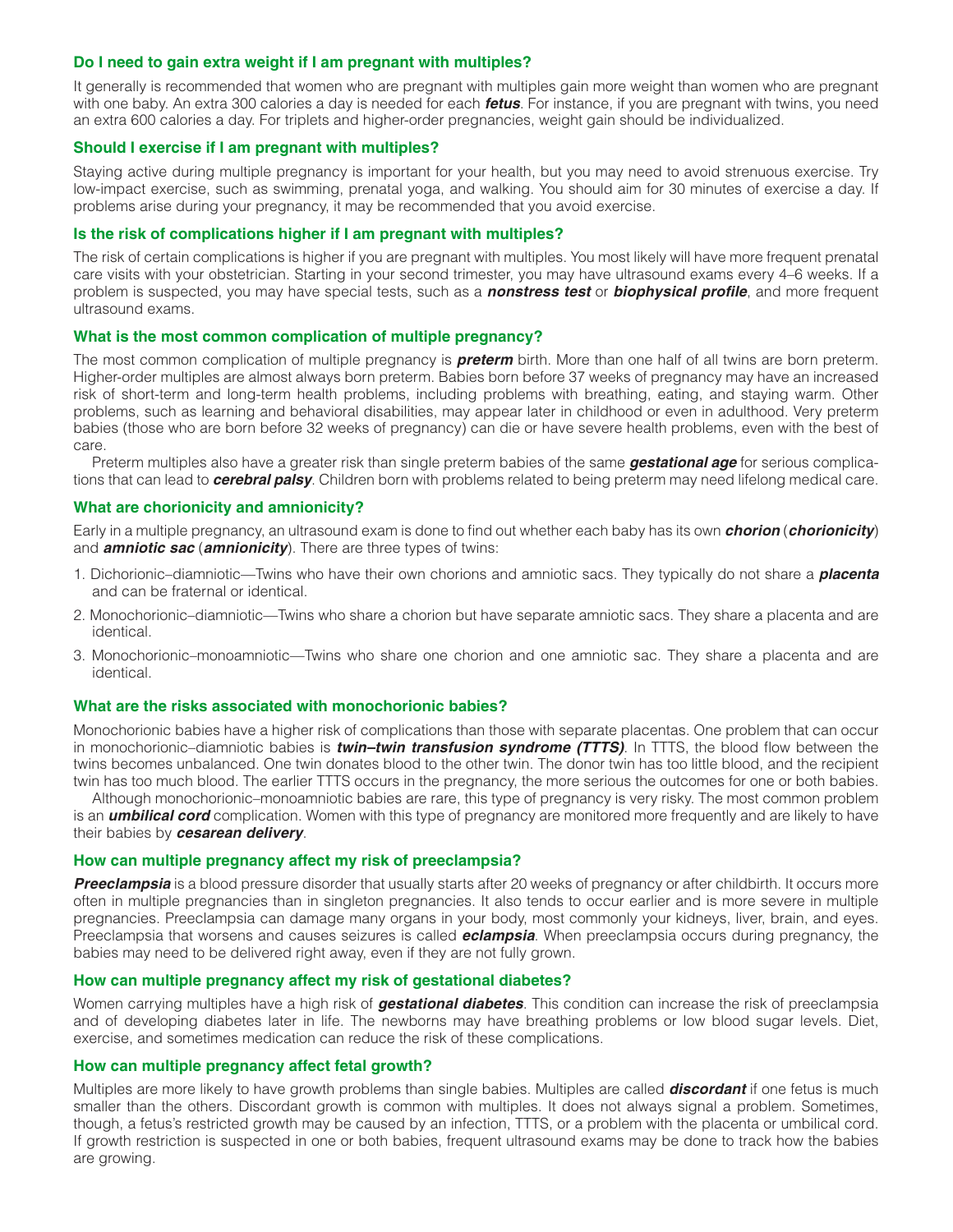# **Are tests for genetic disorders as accurate in multiple pregnancies?**

*Screening tests* for *genetic disorders* that use a sample of the mother's blood (serum screening tests) are not as sensitive in multiple pregnancy. It is possible to have a positive screening test result when no problem is present in either baby. *Diagnostic tests* for birth defects include *chorionic villus sampling* and *amniocentesis*. These tests are harder to perform in multiples because each fetus must be tested. There also is a small risk of loss of one or all of the fetuses. Results of these tests may show that one fetus has a disorder, while the others do not.

# **How can multiple pregnancy affect delivery?**

The chance of needing a cesarean delivery is higher with multiples. In some cases, twins can be delivered by vaginal birth. How your babies are born depends on the following:

- Number of babies and the position, weight, and health of each baby
- Your health and how your labor is going
- Your obstetrician's experience

# **Can multiple pregnancy affect my risk of postpartum depression?**

Having multiples might increase your risk of *postpartum depression*. If you have intense feelings of sadness, anxiety, or despair that prevent you from being able to do your daily tasks, let your obstetrician or other member of your health care team know.

# **Can I breastfeed if I have multiples?**

Yes, but it may take some practice. Your milk supply will increase to the right amount. You will need to eat healthy foods and drink plenty of liquids. Lactation specialists are available at many hospitals and in your community to help you work out any problems you may have.

# **Glossary**

*Amniocentesis:* A procedure in which a needle is used to withdraw and test a small amount of amniotic fluid and cells from the sac surrounding the fetus.

*Amnionicity:* The number of amniotic (inner) membranes that surround babies in a multiple pregnancy. When multiples have only one amnion, they share an amniotic sac.

**Amniotic Sac:** Fluid-filled sac in the mother's uterus in which the fetus develops.

**Biophysical Profile:** An assessment of fetal heart rate by electronic fetal monitoring and assessment of fetal breathing, body movement, muscle tone, and the amount of amniotic fluid by ultrasound. The biophysical profile can be modified to include only some of these tests.

**Cerebral Palsy:** A long-term disability of the nervous system that affects young children in which control of movement or posture is abnormal and is not the result of a recognized disease.

*Cesarean Delivery:* Delivery of a baby through surgical incisions made in the mother's abdomen and uterus.

*Chorion:* The outer membrane that surrounds the fetus.

*Chorionic Villus Sampling:* A procedure in which a small sample of cells is taken from the placenta and tested.

**Chorionicity:** The number of chorionic (outer) membranes that surround the fetuses in a multiple pregnancy.

**Diagnostic Tests:** Tests that look for a disease or cause of a disease.

**Discordant:** A large difference in the size of fetuses in a multiple pregnancy.

*Eclampsia:* Seizures occurring in pregnancy or after pregnancy and linked to high blood pressure.

*Embryo:* The developing organism from the time it implants in the uterus up to 8 completed weeks of pregnancy.

*Fetus:* The developing organism in the uterus from the ninth week of pregnancy until the end of pregnancy.

*Fraternal Twins:* Twins that have developed from two fertilized eggs that are not genetically identical.

*Genetic Disorders*: A term for disorders caused by a change in genes or chromosomes.

*Gestational Age:* The age of a pregnancy calculated from the number of weeks that have elapsed from the first day of the last normal menstrual period.

*Gestational Diabetes:* Diabetes that arises during pregnancy.

*Identical Twins:* Twins that have developed from a single fertilized egg that are usually genetically identical.

*In Vitro Fertilization:* A procedure in which an egg is removed from a woman's ovary, fertilized in a dish in a laboratory with the man's sperm, and then transferred to the woman's uterus to achieve a pregnancy.

**Multiple Pregnancy:** A pregnancy in which there are two or more fetuses.

*Nonstress Test:* A test in which changes in the fetal heart rate are recorded using an electronic fetal monitor.